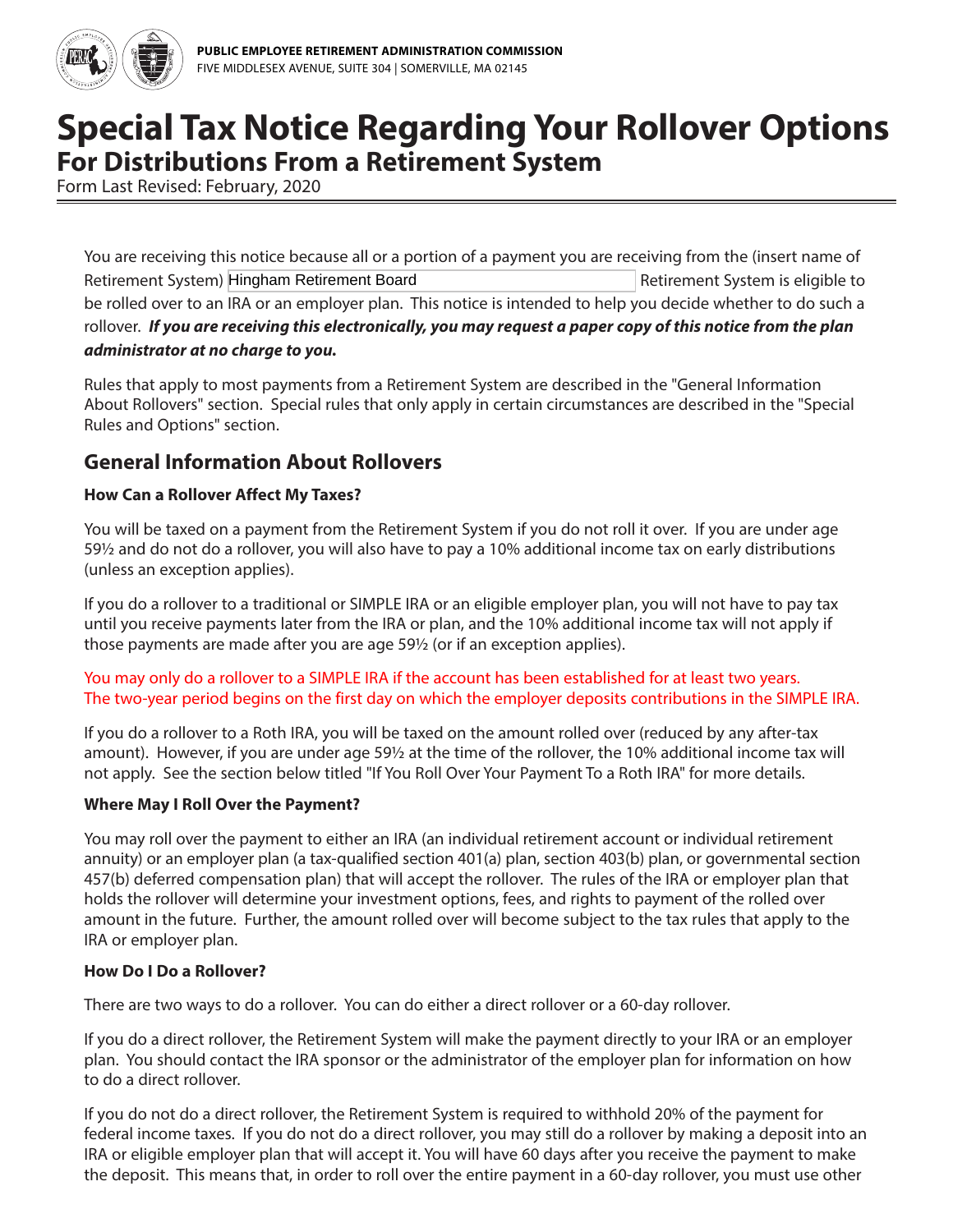funds to make up for the 20% withheld. If you do not roll over the entire amount of the payment, the portion not rolled over will be taxed and will be subject to the 10% additional income tax on early distributions if you are under age 59 ½ (unless an exception applies).

#### **How Much May I Roll Over?**

If you wish to do a rollover, you may roll over all or part of the amount eligible for rollover. Any payment from the Retirement System is eligible for rollover, except:

- Certain payments spread over a period of at least 10 years or over your life or life expectancy (or the lives or joint life expectancy of you and your beneficiary) (This means that your lifetime monthly benefits are not eligible for rollover.)
- Required minimum distributions after age 70½ (or after death)
- Corrective distributions of contributions that exceed tax law limitations

The Retirement System administrator or the payor can tell you what portion of a payment is eligible for rollover.

If any portion of your payment is taxable but cannot be rolled over, the mandatory withholding rules described above do not apply. In this case, you may elect not to have withholding apply to that portion. If you do nothing, an amount will be taken out of this portion of your payment for federal income tax withholding. To elect out of withholding, ask the Retirement System administrator for the election form and related information.

#### **If I Don't Do a Rollover, Will I Have To Pay the 10% Additional Income Tax On Early Distributions?**

If you are under age 59½, you will have to pay the 10% additional income tax on early distributions for any payment from the Retirement System (including amounts withheld for income tax) that you do not roll over, unless one of the exceptions listed below applies. This tax is in addition to the regular income tax on the payment not rolled over.

The 10% additional income tax does not apply to the following payments from the Retirement System:

- Payments made after you separate from service if you will be at least age 55, in the year of the separation
- Payments that start after you separate from service if paid at least annually in equal or close to equal amounts over your life or life expectancy (or the lives or joint life expectancy of you and your beneficiary)
- Payments from a governmental defined benefit pension plan made after you separate from service if you are a public safety employee and you are at least age 50 in the year of the separation
- Payments made due to disability
- Payments after your death
- Corrective distributions of contributions that exceed tax law limitations
- Payments made directly to the government to satisfy a federal tax levy
- Payments made under a qualified domestic relations order (QDRO) to an alternate payee who is a spouse or former spouse, child, or dependent of the member
- Payments up to the amount of your deductible medical expenses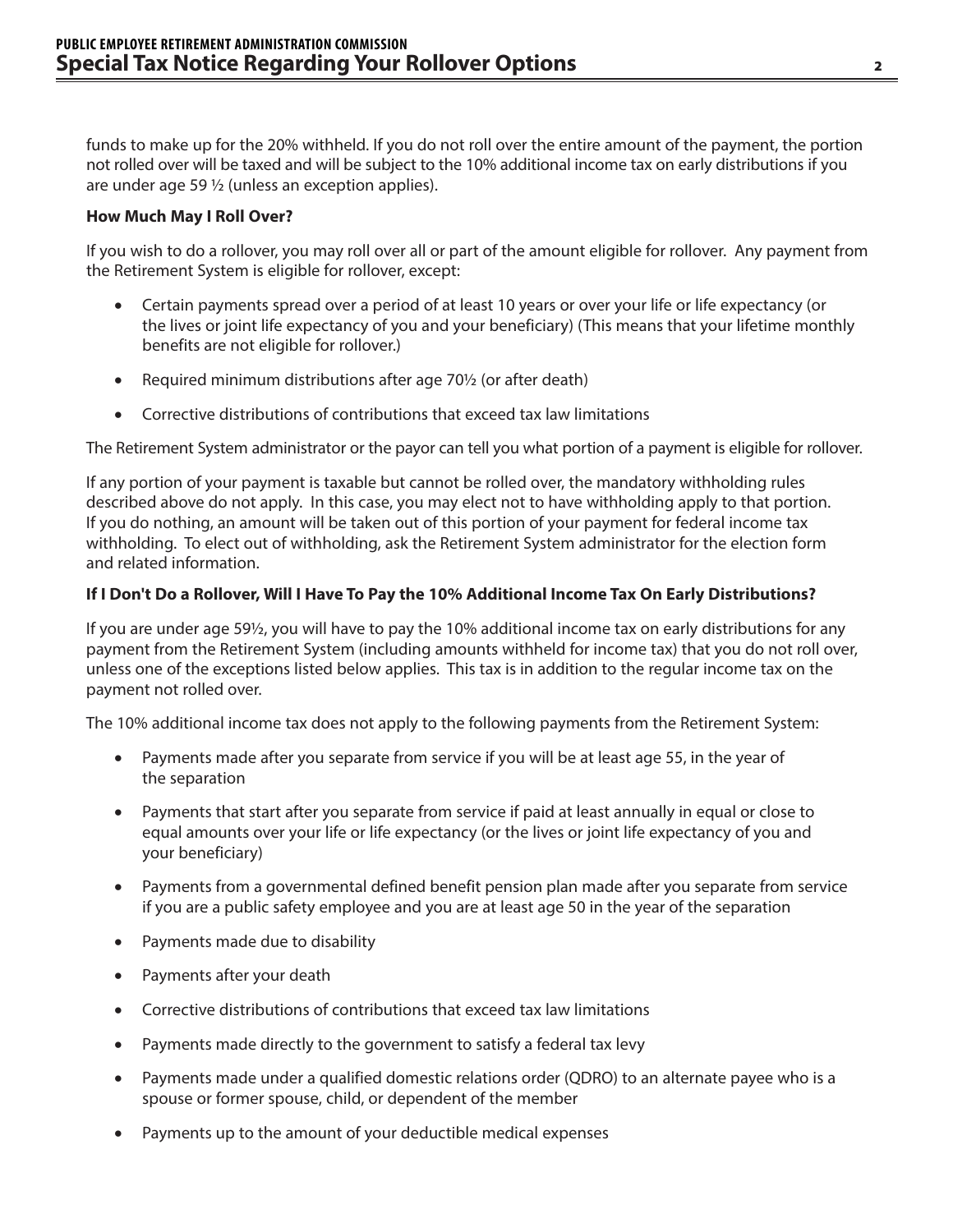#### **If I Do a Rollover To An IRA, Will the 10% Additional Income Tax Apply To Early Distributions From the IRA?**

If you receive a payment from an IRA when you are under age 59½, you will have to pay the 10% additional income tax on early distributions from the IRA, unless an exception applies. In general, the exceptions to the 10% additional income tax for early distributions from an IRA are the same as the exceptions listed above for early distributions from a plan. However, there are a few differences for payments from an IRA, including:

- There is no exception for payments after separation from service that are made after age 55.
- The exception for qualified domestic relations orders (QDROs) does not apply (although a special rule applies under which, as part of a divorce or separation agreement, a tax-free transfer may be made directly to an IRA of a spouse or former spouse).
- The exception for payments made at least annually in equal or close to equal amounts over a specified period applies without regard to whether you have had a separation from service.
- There are additional exceptions for (1) payments for qualified higher education expenses, (2) payments up to \$10,000 used in a qualified first-time home purchase, and (3) payments for health insurance premiums after you have received unemployment compensation for 12 consecutive weeks (or would have been eligible to receive unemployment compensation but for self-employed status).

#### **Will I Owe State Income Taxes?**

This notice does not describe any State or local income tax rules (including withholding rules). For individual advice or any questions regarding state and local tax rules, you are encouraged to consult your personal tax professional.

# **Special Rules and Options**

#### **If Your Payment Includes After-Tax Contributions**

After-tax contributions included in a payment are not taxed. If a payment is only part of your benefit, an allocable portion of your after-tax contributions is included in the payment, so you cannot take a payment of only after-tax contributions. However, if you have pre-1987 after-tax contributions maintained in a separate account, a special rule may apply to determine whether the after-tax contributions are included in a payment. In addition, special rules apply when you do a rollover, as described below.

You may roll over to an IRA a payment that includes after-tax contributions through either a direct rollover or a 60-day rollover. You must keep track of the aggregate amount of the after-tax contributions in all of your IRAs (in order to determine your taxable income for later payments from the IRAs). If you do a direct rollover of only a portion of the amount paid from the Retirement System and at the same time the rest is paid to you, the portion directly rolled over consists first of the amount that would be taxable if not rolled over. For example, assume you are receiving a distribution of \$12,000, of which \$2,000 is after-tax contributions. In this case, if you directly roll over \$10,000 to an IRA that is not a Roth IRA, no amount is taxable because the \$2,000 amount not directly rolled over is treated as being after-tax contributions. If you do a direct rollover of the entire amount paid from the Plan to two or more destinations at the same time, you can choose which destination receives the after-tax contributions.

If you do a 60-day rollover to an IRA of only a portion of a payment made to you, the after-tax contributions are treated as rolled over last. For example, assume you are receiving a distribution of \$12,000, of which \$2,000 is after-tax contributions, and no part of the distribution is directly rolled over. In this case, if you roll over \$10,000 to an IRA that is not a Roth IRA in a 60-day rollover, no amount is taxable because the \$2,000 amount not rolled over is treated as being after-tax contributions.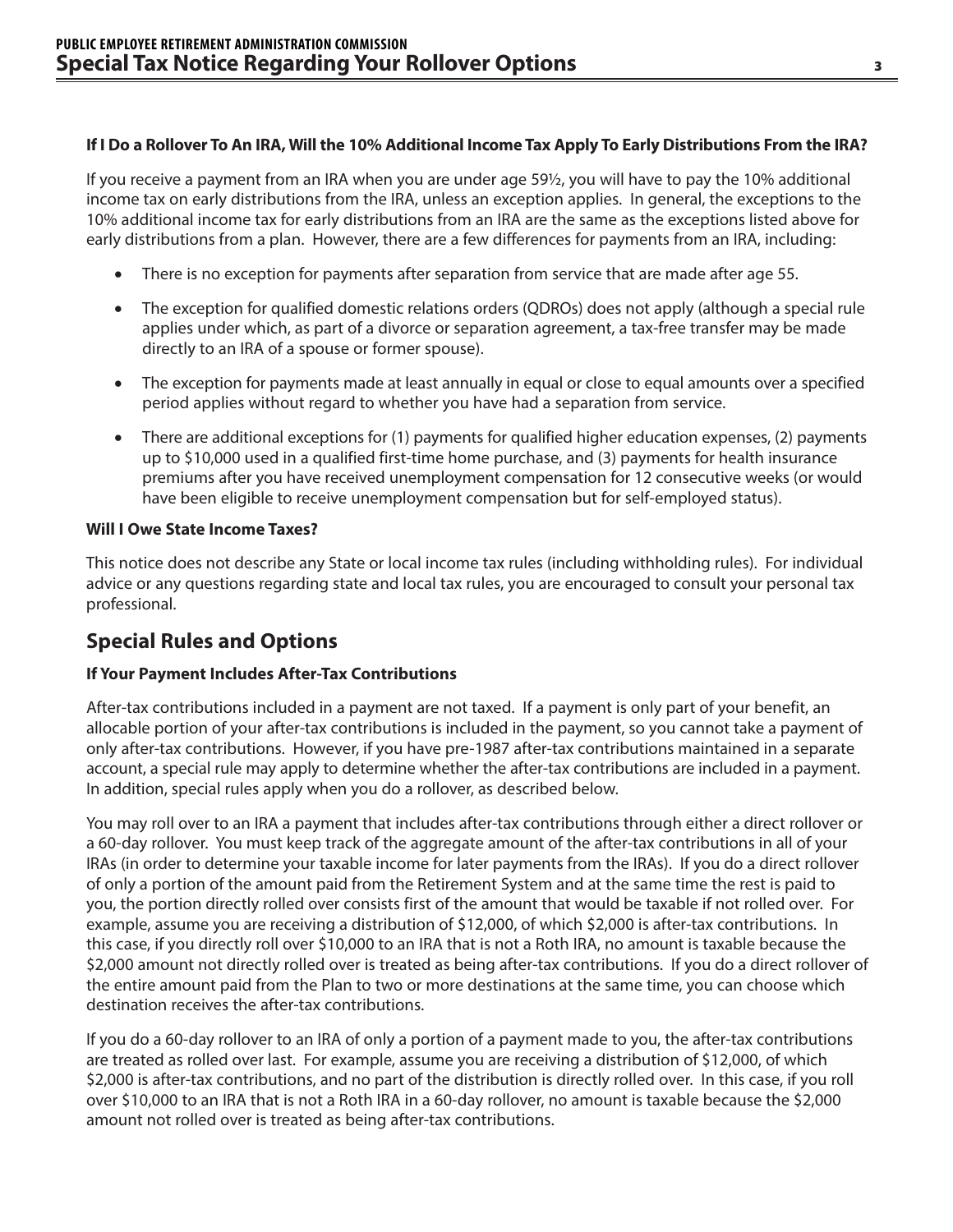You may roll over to an employer plan all of a payment that includes after-tax contributions, but only through a direct rollover (and only if the receiving plan separately accounts for after-tax contributions and is not a governmental section 457(b) plan). You can do a 60-day rollover to an employer plan of part of a payment that includes after-tax contributions, but only up to the amount of the payment that would be taxable if not rolled over.

#### **If You Miss the 60-Day Rollover Deadline**

Generally, the 60-day rollover deadline cannot be extended. However, the IRS has the limited authority to waive the deadline under certain extraordinary circumstances, such as when external events prevented you from completing the rollover by the 60-day rollover deadline. To apply for a waiver, you must file a private letter ruling request with the IRS. Private letter ruling requests require the payment of a nonrefundable user fee. For more information, see *IRS Publication 590-A, Contributions to Individual Retirement Arrangements (IRAs)*.

#### **If You Were Born On or Before January 1, 1936**

If you were born on or before January 1, 1936 and receive a lump sum distribution that you do not roll over, special rules for calculating the amount of the tax on the payment might apply to you. For more information, see *IRS Publication 575, Pension and Annuity Income*.

#### **If You Roll Over Your Payment to a Roth IRA**

If you roll over a payment from the Retirement System to a Roth IRA, a special rule applies under which the amount of the payment rolled over (reduced by any after-tax amounts) will be taxed. However, the 10% additional income tax on early distributions will not apply (unless you take the amount rolled over out of the Roth IRA within 5 years, counting from January 1 of the year of the rollover).

If you roll over the payment to a Roth IRA, later payments from the Roth IRA that are qualified distributions will not be taxed (including earnings after the rollover). A qualified distribution from a Roth IRA is a payment made after you are age 59½ (or after your death or disability, or as a qualified first-time homebuyer distribution of up to \$10,000) and after you have had a Roth IRA for at least 5 years. In applying this 5-year rule, you count from January 1 of the year for which your first contribution was made to a Roth IRA. Payments from the Roth IRA that are not qualified distributions will be taxed to the extent of earnings after the rollover, including the 10% additional income tax on early distributions (unless an exception applies). You do not have to take required minimum distributions from a Roth IRA during your lifetime.

For more information, see *IRS Publication 590-A, Contributions to Individual Retirement Arrangements (IRAs)*, and *IRS Publication 590-B, Distributions from Individual Retirement Arrangements (IRAs)*. You should consult your tax advisor if you are interested in rolling over your distribution to a Roth IRA.

#### **If You are an Eligible Retired Public Safety Officer and Your Pension Payment is Used to Pay for Health Coverage or Qualified Long-Term Care Insurance.**

If you retired as a public safety officer and your retirement was by reason of disability or was after normal retirement age, you can exclude from your taxable income plan payments paid directly as premiums to an accident or health plan (or a qualified long-term care insurance contract) that your employer maintains for you, your spouse, or your dependents, up to a maximum of \$3,000 annually. For this purpose, a public safety officer is a law enforcement officer, firefighter, chaplain, or member of a rescue squad or ambulance crew.

The Form 1099-R that you receive from the Retirement System administrator will report the deducted insurance premium as taxable. If you want to take advantage of this \$3,000 exclusion, you must report the amount claimed on Form 1040. The instructions to Form 1040 explain that the taxable amount received from the Retirement System, reduced by the amount of qualified premiums deducted and paid by the Retirement System (not to exceed \$3,000), must be entered on line 16b of the Form 1040. Next to the entry, in the margin, you must write the letters "PSO." This is an annual election—you will need to report the exclusion for each year in which you want to claim the exclusion.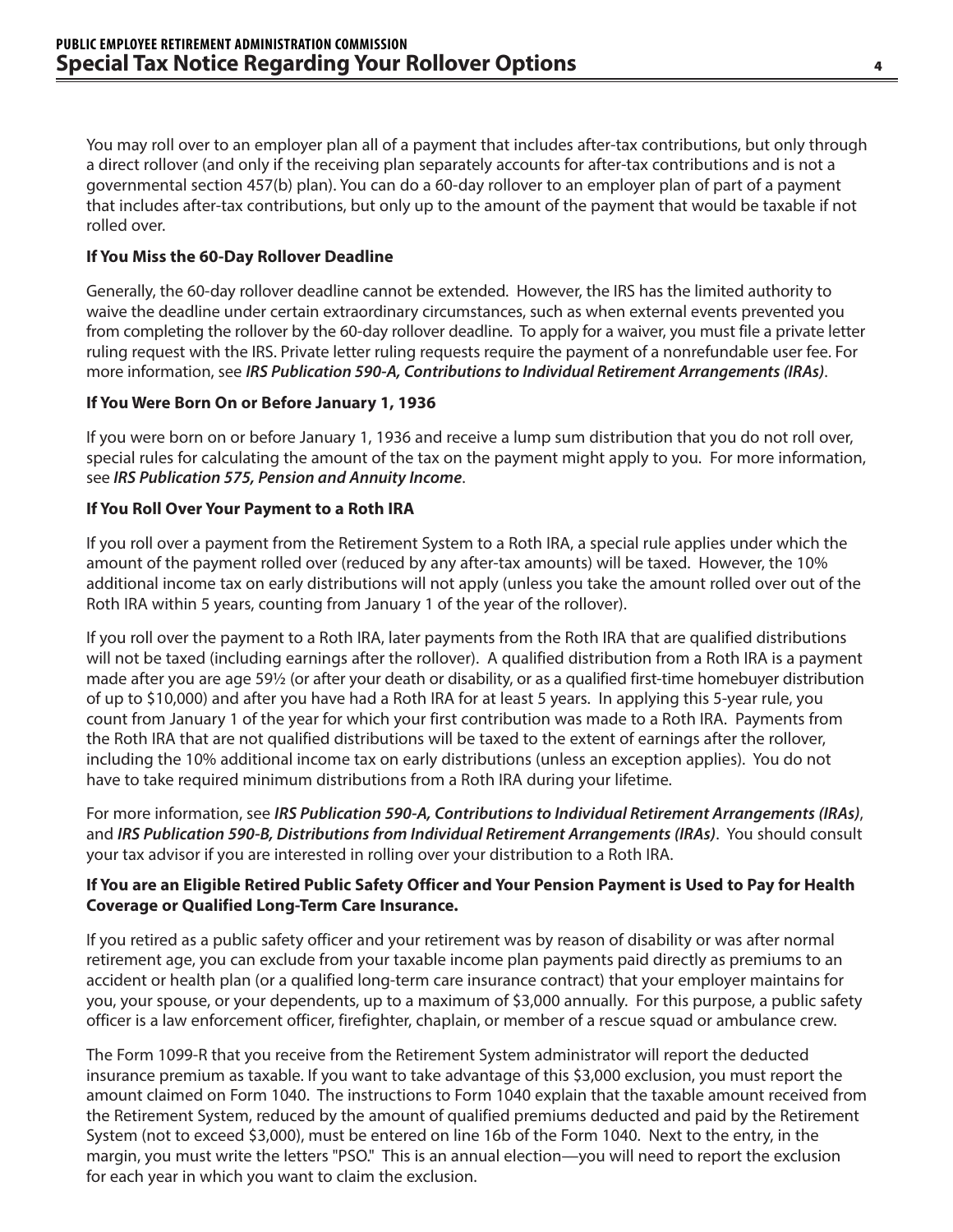#### **If You Are Not a Retirement System Member**

Payments after death of the member. If you receive a distribution after the member's death that you do not roll over, the distribution will generally be taxed in the same manner described elsewhere in this notice. However, the 10% additional income tax on early distributions and the special rules for public safety officers do not apply, and the special rule described under the section "If You Were Born On or Before January 1, 1936" applies only if the member was born on or before January 1, 1936.

#### **If You Are a Surviving Spouse1**

If you receive a payment from the Retirement System as the surviving spouse of a deceased member, you have the same rollover options that the member would have had, as described elsewhere in this notice. In addition, if you choose to do a rollover to an IRA, you may treat the IRA as your own or as an inherited IRA.

An IRA you treat as your own is treated like any other IRA of yours, so that payments made to you before you are age 59½ will be subject to the 10% additional income tax on early distributions (unless an exception applies) and required minimum distributions from your IRA do not have to start until after you are age 70½.

If you treat the IRA as an inherited IRA, payments from the IRA will not be subject to the 10% additional income tax on early distributions. However, if the member had started taking required minimum distributions, you will have to receive required minimum distributions from the inherited IRA. If the member had not started taking required minimum distributions from the Retirement System, you will not have to start receiving required minimum distributions from the inherited IRA until the year the member would have been age 70½.

#### **If You Are a Surviving Beneficiary Other Than a Spouse1**

If you receive a payment from the Retirement System because of the member's death and you are a designated beneficiary other than a surviving spouse, the only rollover option you have is to do a direct rollover to an inherited IRA. If you do not do a direct rollover to an inherited IRA, the Retirement System must withhold 20% of the payment for federal income tax. Payments from the inherited IRA will not be subject to the 10% additional income tax on early distributions. You will have to receive required minimum distributions from the inherited IRA.

#### **Payments Under a Qualified Domestic Relations Order**

If you are the spouse or former spouse**1** of the member who receives a payment from the Retirement System under a qualified domestic relations order (QDRO), you generally have the same options the member would have (for example, you may roll over the payment to your own IRA or an eligible employer plan that will accept it). If you are an alternate payee other than the spouse or former spouse of the member and the member has died, you generally have the same options as a surviving beneficiary other than the spouse, so that the only rollover option you have is to do a direct rollover to an inherited IRA. Payments under the QDRO will not be subject to the 10% additional income tax on early distributions if you are the spouse or former spouse, child, or dependent of the member.

**<sup>1</sup>** A spouse is an individual recognized under a marriage validly entered into in any state or foreign jurisdiction.